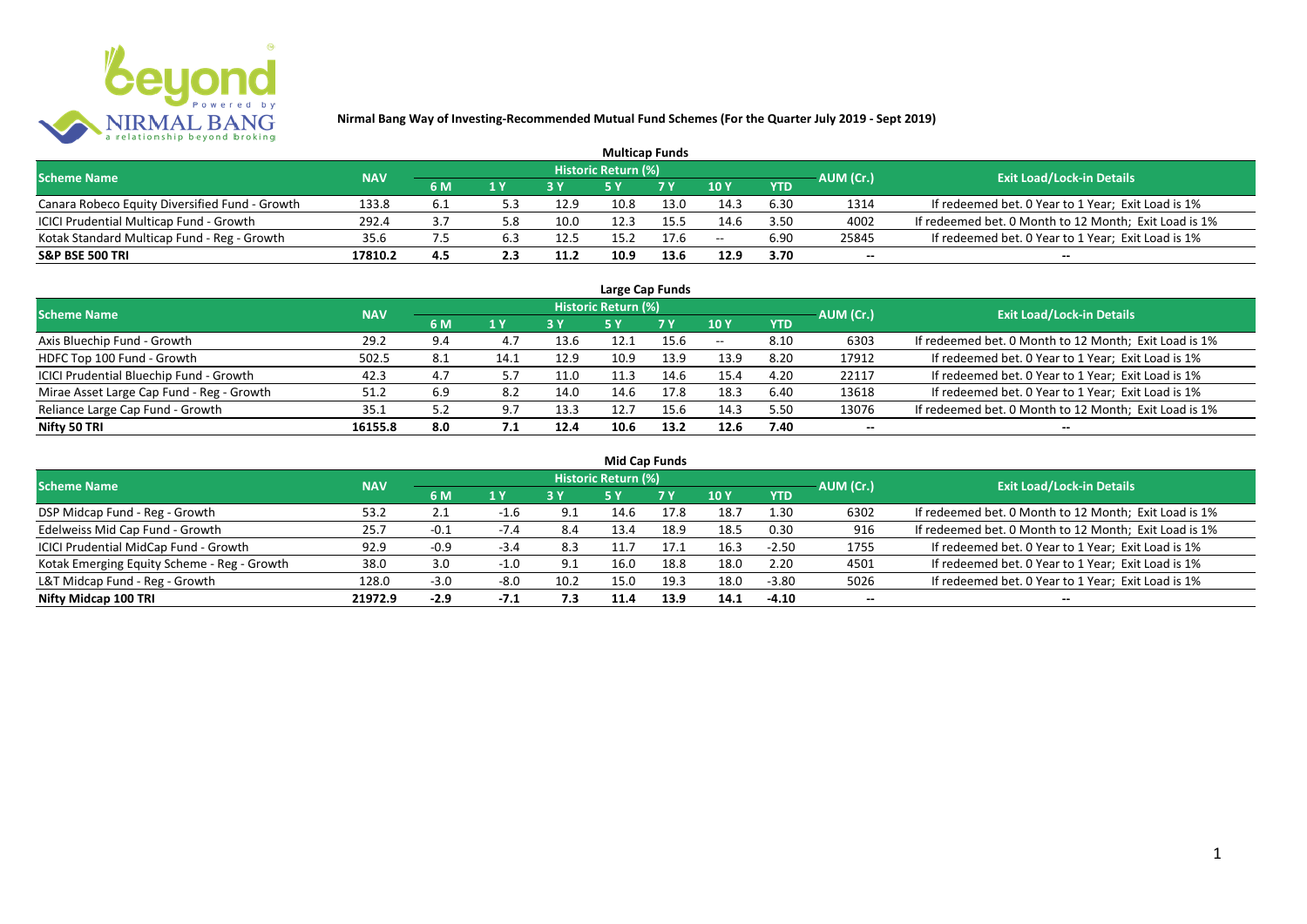

| Large & Midcap                                   |            |            |                         |      |                            |      |      |            |           |                                                    |  |  |  |
|--------------------------------------------------|------------|------------|-------------------------|------|----------------------------|------|------|------------|-----------|----------------------------------------------------|--|--|--|
| <b>Scheme Name</b>                               | <b>NAV</b> |            |                         |      | <b>Historic Return (%)</b> |      |      |            | AUM (Cr.) | <b>Exit Load/Lock-in Details</b>                   |  |  |  |
|                                                  |            | 6 M        | $\mathbf{A} \mathbf{V}$ |      |                            | 7 V  | 10Y  | <b>YTD</b> |           |                                                    |  |  |  |
| Canara Robeco Emerging Equities - Growth         | 92.0       | -3.4       | $-0.8$                  | 12.5 | 16.9                       | 21.4 | 21.6 | 3.30       | 4929      | If redeemed bet. 0 Year to 1 Year; Exit Load is 1% |  |  |  |
| Invesco India Growth Opportunities Fund - Growth | 33.6       |            |                         | 11.8 | 12.8                       |      | 14.5 | 2.30       | 1539      | If redeemed bet. 0 Year to 1 Year; Exit Load is 1% |  |  |  |
| NIFTY Large Midcap 250 TRI                       | 7091.0     | າ າ<br>L.L | $-0.2$                  | 11.2 | 12.3                       | 15.3 | 14.2 | 1.40       | $- -$     | $- -$                                              |  |  |  |

| <b>Focused Funds</b>             |            |       |        |      |                     |      |       |            |           |                                                       |  |  |  |
|----------------------------------|------------|-------|--------|------|---------------------|------|-------|------------|-----------|-------------------------------------------------------|--|--|--|
| <b>Scheme Name</b>               | <b>NAV</b> |       |        |      | Historic Return (%) |      |       |            | AUM (Cr.) | <b>Exit Load/Lock-in Details</b>                      |  |  |  |
|                                  |            | 6 M   | 1 V    |      | cν                  | 7 V  | 10 Y  | <b>YTD</b> |           |                                                       |  |  |  |
| Axis Focused 25 Fund - Growth    | 27.9       |       | $-2.0$ | 14.5 | 14.4                | 15.5 | $- -$ | 4.00       | 8044      | If redeemed bet. 0 Month to 12 Month; Exit Load is 1% |  |  |  |
| SBI Focused Equity Fund - Growth | 142.8      | $Q$ 5 |        | 12.7 | 14.2                | 16.  | 19.8  | 8.00       | 4864      | If redeemed bet. 0 Year to 1 Year; Exit Load is 1%    |  |  |  |
| <b>S&amp;P BSE 500</b>           | 14985.8    | 3.9   |        | 9.9  | 9.5                 |      | 11.3  | 3.10       | $- -$     | $- -$                                                 |  |  |  |

|                                                |            |        |         |                     |      | <b>Small Cap Funds</b>                         |       |            |           |                                                    |
|------------------------------------------------|------------|--------|---------|---------------------|------|------------------------------------------------|-------|------------|-----------|----------------------------------------------------|
| <b>Scheme Name</b>                             | <b>NAV</b> |        |         | Historic Return (%) |      |                                                |       |            | AUM (Cr.) | <b>Exit Load/Lock-in Details</b>                   |
|                                                |            | 6 M    |         |                     |      |                                                | 10Y   | <b>YTD</b> |           |                                                    |
| Franklin India Smaller Companies Fund - Growth | 51.6       | -1.3   | $-10.2$ | - 5                 | 13.3 | 20.7                                           | 19.3  | $-1.70$    | 7369      | If redeemed bet. 0 Year to 1 Year; Exit Load is 1% |
| HDFC Small Cap Fund - Growth                   | 41.2       | -3.3   | $-6.2$  | 12.8                | 14.9 | 17.1                                           | 16.3  | $-3.10$    | 8427      | If redeemed bet. 0 Year to 1 Year; Exit Load is 1% |
| L&T Emerging Businesses Fund - Reg - Growth    | 23.3       | -4.4   | $-11.5$ | 12.0                | 15.3 | $\hspace{0.1mm}-\hspace{0.1mm}-\hspace{0.1mm}$ | $- -$ | $-6.20$    | 6079      | If redeemed bet. 0 Year to 1 Year; Exit Load is 1% |
| Nifty Smallcap 100 TRI                         | 7382.5     | $-5.0$ | $-17.4$ | 1.2                 | 5.0  |                                                | 10.8  | $-5.80$    | $- -$     | $- -$                                              |

# **ELSS Schemes (Tax Saving u/s 80-C)**

| <b>Scheme Name</b>                            | <b>NAV</b> |        |        | <b>Historic Return (%)</b> |       |      |         |            | AUM (Cr.)                | <b>Exit Load/Lock-in Details</b> |
|-----------------------------------------------|------------|--------|--------|----------------------------|-------|------|---------|------------|--------------------------|----------------------------------|
|                                               |            | 6 M    | 1 Y    |                            | 5 Y   | 7Y   | 10Y     | <b>YTD</b> |                          |                                  |
| Aditya Birla Sun Life Tax Relief 96 - Growth  | 30.1       | $-1.2$ | -4.5   | 9.5                        | 13.5  | 16.9 | 14.5    | $-2.60$    | 8850                     | Nil                              |
| Axis Long Term Equity Fund - Growth           | 45.2       | 8.9    |        | 12.4                       | 14.6  | 19.5 | $-  \,$ | 5.30       | 19718                    |                                  |
| IDFC Tax Advantage (ELSS) Fund - Reg - Growth | 55.4       | 4.7    | -2.1   | 11.4                       | 12.8  | 16.4 | 16.2    | 2.70       | 2060                     |                                  |
| Invesco India Tax Plan - Growth               | 50.2       | 3.5    | $-0.4$ | 10.6                       | 13.0  | 16.4 | 16.4    | 2.50       | 878                      |                                  |
| Mirae Asset Tax Saver Fund - Reg - Growth     | 17.7       | 6.9    | 8.3    | 17.2                       | $- -$ | --   | $- -$   | 6.20       | 2202                     |                                  |
| <b>S&amp;P BSE 200 TRI</b>                    | 5754.5     | 5.3    | 4.1    | 11.7                       | 11.1  | 13.8 | 12.9    | 4.50       | $\overline{\phantom{a}}$ | $\overline{\phantom{a}}$         |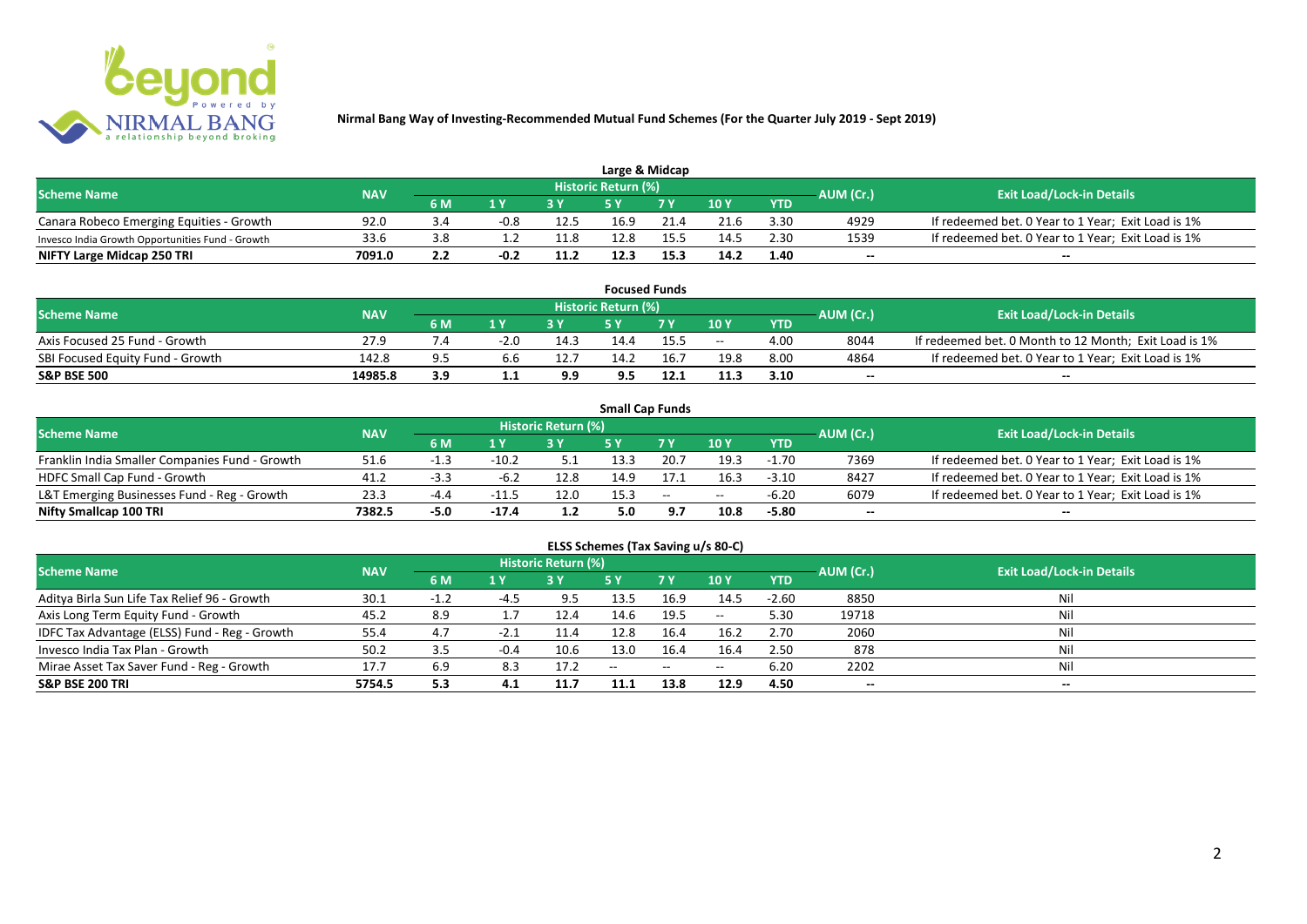

| <b>Contra/Value Fund</b>                  |            |           |     |                     |      |      |      |            |           |                                                    |  |  |  |
|-------------------------------------------|------------|-----------|-----|---------------------|------|------|------|------------|-----------|----------------------------------------------------|--|--|--|
| <b>Scheme Name</b>                        | <b>NAV</b> |           |     | Historic Return (%) |      |      |      |            | AUM (Cr.) | <b>Exit Load/Lock-in Details</b>                   |  |  |  |
|                                           |            | <b>6M</b> | 1 Y |                     |      | 7 Y  | 10Y  | <b>YTD</b> |           |                                                    |  |  |  |
| Kotak India EQ Contra Fund - Reg - Growth | 52.0       | ے.د       |     | 12.9                | 11.7 | 13.9 | 13.6 | 3.90       | 865       | If redeemed bet. 0 Year to 1 Year; Exit Load is 1% |  |  |  |
| Invesco India Contra Fund - Growth        | 46.9       | 2.4       |     | 12.6                | 14.7 |      | 15.9 | 1.30       | 4027      | If redeemed bet. 0 Year to 1 Year; Exit Load is 1% |  |  |  |
| UTI Value Opportunities Fund - Growth     | 60.1       | ے. ک      |     |                     |      | 1.2  | 12.6 | 2.80       | 4493      | If redeemed bet. 0 Year to 1 Year; Exit Load is 1% |  |  |  |
| <b>S&amp;P BSE 500 TRI</b>                | 17810.2    | 4.5       |     | 11.2                | 10.9 |      | 12.9 | 3.70       | --        | $- -$                                              |  |  |  |

| Sector/Thematic                                                           |            |        |        |                            |      |           |               |            |           |                                                    |  |  |  |
|---------------------------------------------------------------------------|------------|--------|--------|----------------------------|------|-----------|---------------|------------|-----------|----------------------------------------------------|--|--|--|
| <b>Scheme Name</b>                                                        | <b>NAV</b> |        |        | <b>Historic Return (%)</b> |      |           |               |            | AUM (Cr.) | <b>Exit Load/Lock-in Details</b>                   |  |  |  |
|                                                                           |            | 6 M    | 1 Y    | <b>3 Y</b>                 | 5Y   | <b>7Y</b> | 10Y           | <b>YTD</b> |           |                                                    |  |  |  |
| Canara Robeco Consumer Trends Fund - Reg - Growth                         | 38.5       | 2.2    | 2.0    | 12.5                       | 14.8 | 16.0      | $-  \,$       | 2.30       | 337       | If redeemed bet. 0 Year to 1 Year; Exit Load is 1% |  |  |  |
| Mirae Asset Great Consumer Fund - Growth                                  | 33.6       | $-1.6$ | 0.2    | 14.0                       | 14.1 | 16.8      | $\sim$ $\sim$ | $-2.00$    | 802       | If redeemed bet. 0 Year to 1 Year; Exit Load is 1% |  |  |  |
| ICICI Prudential Technology Fund - Growth                                 | 56.9       | 0.0    | 0.6    | 11.1                       | 11.2 | 17.3      | 20.4          | 0.50       | 445       | If redeemed bet. 0 Day to 15 Day; Exit Load is 1%  |  |  |  |
| Reliance Pharma Fund - Growth                                             | 141.4      | $-6.4$ | $-2.6$ | 0.4                        | 7.7  | 13.3      | 18.8          | -5.40      | 2420      | If redeemed bet. 0 Year to 1 Year; Exit Load is 1% |  |  |  |
| ICICI Prudential Banking and Financial Services Fund -<br>Retail - Growth | 67.4       | 8.6    | 14.8   | 17.4                       | 18.1 | 20.5      | 20.0          | 10.80      | 3354      | If redeemed bet. 0 Day to 15 Day; Exit Load is 1%  |  |  |  |
| Reliance Banking Fund - Growth                                            | 293.9      | 9.6    | 10.9   | 17.0                       | 15.6 | 16.8      | 18.3          | 11.00      | 3203      | If redeemed bet. 0 Year to 1 Year; Exit Load is 1% |  |  |  |
| <b>S&amp;P BSE 500 TRI</b>                                                | 17810.2    | 4.5    | 2.3    | 11.2                       | 10.9 | 13.6      | 12.9          | 3.70       | --        | $- -$                                              |  |  |  |

| <b>Dynamic Asset Allocation Funds</b>            |            |     |     |                            |               |               |       |            |                          |                                                         |  |  |  |
|--------------------------------------------------|------------|-----|-----|----------------------------|---------------|---------------|-------|------------|--------------------------|---------------------------------------------------------|--|--|--|
| <b>Scheme Name</b>                               | <b>NAV</b> |     |     | <b>Historic Return (%)</b> |               |               |       |            | AUM (Cr.)                | <b>Exit Load/Lock-in Details</b>                        |  |  |  |
|                                                  |            | 6 M | 1 Y | 3 Y                        | 5 Y           | 7Y            | 10Y   | <b>YTD</b> |                          |                                                         |  |  |  |
| ICICI Prudential Balanced Advantage Fund - Reg - | 35.9       | 4.5 | 6.8 | 8.8                        | 10.1          |               |       | 4.30       |                          |                                                         |  |  |  |
| Growth                                           |            |     |     |                            |               | 13.2          | 13.4  |            | 28709                    | If redeemed bet. 0 Year to 1 Year; Exit Load is 1%      |  |  |  |
| Invesco India Dynamic Equity Fund - Growth       | 29.2       | 6.4 |     | 9.4                        | 10.2          | 13.4          | 12.9  | 5.70       | 966                      | If redeemed bet. 0 Month to 3 Month; Exit Load is 0.25% |  |  |  |
| Reliance Balanced Advantage Fund - Growth        | 91.7       | 5.0 |     | 10.4                       | 10.5          | 13.5          | 13.4  | 5.30       | 2040                     | If redeemed bet. 0 Month to 12 Month; Exit Load is 1%   |  |  |  |
| SBI Dynamic Asset Allocation Fund - Reg - Growth | 13.4       | 1.6 |     | 7.5                        | $\sim$ $\sim$ | $\sim$ $\sim$ | $- -$ | 2.00       | 687                      | If redeemed bet. 0 Month to 12 Month; Exit Load is 1%   |  |  |  |
| NIFTY 50 Hybrid Composite Debt 65:35 Index       | 10075.9    | 7.9 | 9.4 | 11.1                       | 10.2          | 11.8          | 11.2  | 7.50       | $\overline{\phantom{a}}$ | $- -$                                                   |  |  |  |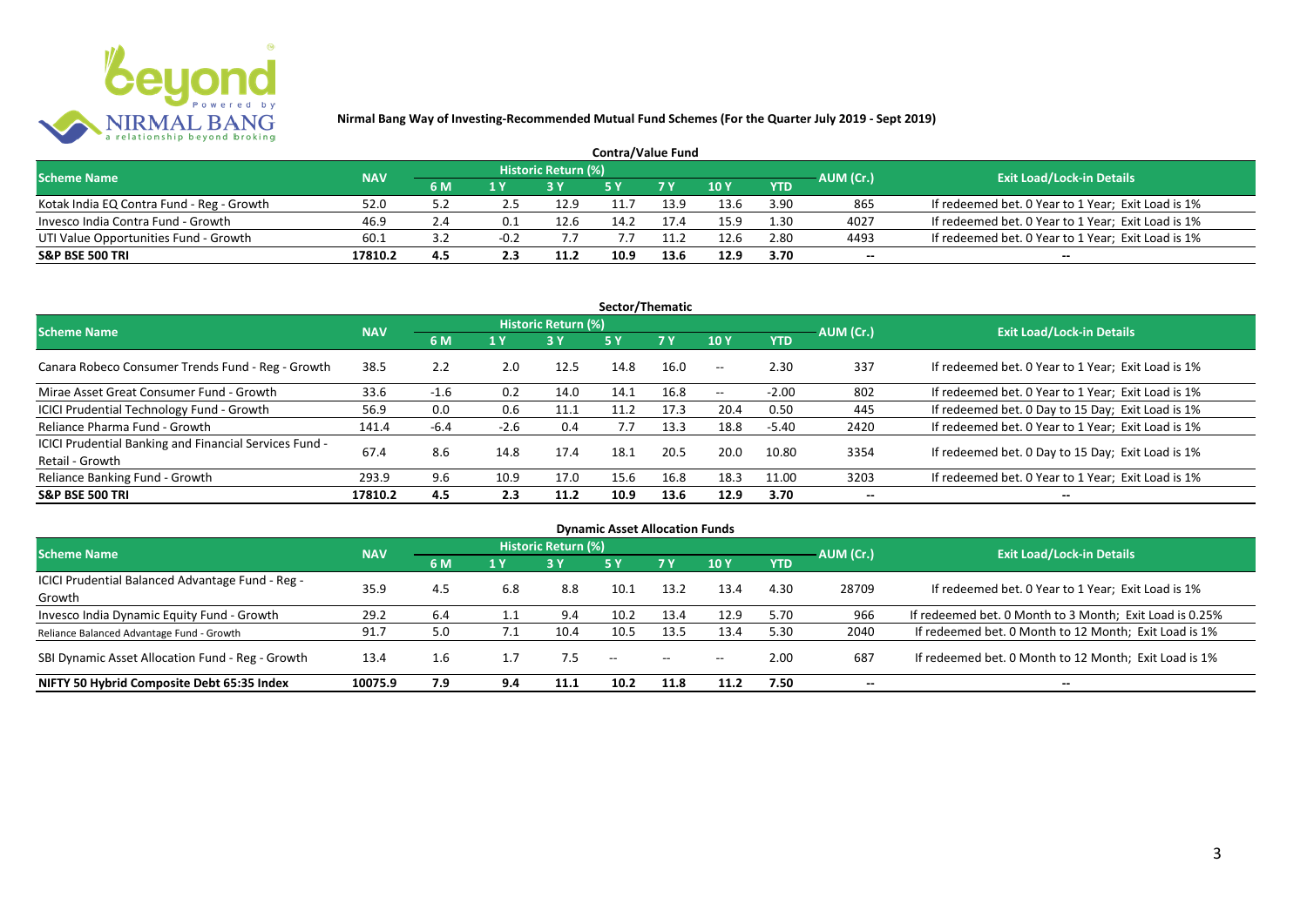

| <b>Hybrid Aggressive</b>                        |            |     |                         |                     |       |                          |       |            |           |                                                       |  |  |  |
|-------------------------------------------------|------------|-----|-------------------------|---------------------|-------|--------------------------|-------|------------|-----------|-------------------------------------------------------|--|--|--|
| <b>Scheme Name</b>                              | <b>NAV</b> |     |                         | Historic Return (%) |       |                          |       |            | AUM (Cr.) | <b>Exit Load/Lock-in Details</b>                      |  |  |  |
|                                                 |            | 6 M | $\mathbf{1} \mathbf{V}$ |                     | '5 Y  | 7 Y                      | 10Y   | <b>YTD</b> |           |                                                       |  |  |  |
| HDFC Hybrid Equity Fund - Growth                | 54.3       | 5.6 | 6.6                     | 7.9                 | 7.6   | 10.9                     | 11.8  | 5.70       | 22221     | If redeemed bet. 0 Year to 1 Year; Exit Load is 1%    |  |  |  |
| ICICI Prudential Equity & Debt Fund - Growth    | 134.7      | 5.0 | 8.2                     | 10.9                | 12.1  | 15.5                     | 15.2  | 5.20       | 25617     | If redeemed bet. 0 Year to 1 Year; Exit Load is 1%    |  |  |  |
| Mirae Asset Hybrid - Equity Fund - Reg - Growth | 14.9       | 7.0 | 9.2                     | 12.1                | $- -$ | $\overline{\phantom{m}}$ | $- -$ | 6.60       | 2196      | If redeemed bet. 0 Year to 1 Year; Exit Load is 1%    |  |  |  |
| SBI Equity Hybrid Fund - Growth                 | 136.7      | 7.3 | 8.1                     | 10.4                | 12.4  | 16.C                     | 13.5  | 6.50       | 29832     | If redeemed bet. 0 Month to 12 Month; Exit Load is 1% |  |  |  |
| Canara Robeco Equity Hybrid Fund - Growth       | 159.0      | 5.7 | 5.9                     | 10.7                | 11.9  | 13.T                     | 14.1  | 5.70       | 2316      | If redeemed bet. 0 Year to 1 Year; Exit Load is 1%    |  |  |  |
| NIFTY 50 Hybrid Composite Debt 65:35 Index      | 10075.9    | 7.9 | 9.4                     | 11.1                | 10.2  | 11.8                     | 11.2  | 7.50       | $- -$     | $- -$                                                 |  |  |  |

| Arbitrage Fund                             |            |     |     |                            |     |    |     |            |           |                                                         |  |  |  |
|--------------------------------------------|------------|-----|-----|----------------------------|-----|----|-----|------------|-----------|---------------------------------------------------------|--|--|--|
| <b>Scheme Name</b>                         | <b>NAV</b> |     |     | <b>Historic Return (%)</b> |     |    |     |            | AUM (Cr.) | <b>Exit Load/Lock-in Details</b>                        |  |  |  |
|                                            |            | 1 M | 3 M | 6 M                        |     | 2V | эv  | <b>YTD</b> |           |                                                         |  |  |  |
| IDFC Arbitrage Fund - Reg - Growth         | 23.8       |     |     | 7.0                        | 6.6 |    |     | 7.00       | 5498      | If redeemed bet. 0 Month to 1 Month; Exit Load is 0.25% |  |  |  |
| Kotak Equity Arbitrage Fund - Reg - Growth | 26.9       |     |     | 6.,                        |     |    |     | 6.70       | 13769     | If redeemed bet. 0 Day to 30 Day; Exit Load is 0.25%    |  |  |  |
| Reliance Arbitrage Fund - Growth           | 19.3       |     | 8.4 | 6.9                        | 6.6 |    | b.4 | 7.00       | 8759      | If redeemed bet. 0 Month to 1 Month; Exit Load is 0.25% |  |  |  |

|                                          |            |     |     |                     |       | <b>Equity Saver</b>                   |            |            |           |                                                       |
|------------------------------------------|------------|-----|-----|---------------------|-------|---------------------------------------|------------|------------|-----------|-------------------------------------------------------|
| <b>Scheme Name</b>                       | <b>NAV</b> |     |     | Historic Return (%) |       |                                       |            |            |           | <b>Exit Load/Lock-in Details</b>                      |
|                                          |            | 6 M | 1 Y |                     |       | 7 <sub>V</sub>                        | 10Y        | <b>YTD</b> | AUM (Cr.) |                                                       |
| Axis Equity Saver Fund - Reg - Growth    | 12.9       | 4.6 |     |                     | $- -$ | $\hspace{0.05cm}$ – $\hspace{0.05cm}$ | $- -$      | 4.00       | 766       | If redeemed bet. 0 Month to 12 Month; Exit Load is 1% |
| HDFC Equity Savings Fund - Growth        | 37.0       | 4.3 |     | 9.4                 | 8.5   | 9.2                                   | $\alpha$ – | 4.30       | 5422      | If redeemed bet. 0 Year to 1 Year; Exit Load is 1%    |
| Kotak Equity Savings Fund - Reg - Growth | 14.3       | 3.5 | 4.6 |                     | $-$   | $\sim$                                | $- -$      | 3.20       | 2122      | If redeemed bet. 0 Year to 1 Year; Exit Load is 1%    |
| CRISIL Hybrid 50+50 - Moderate Index*    | $- -$      | --  |     |                     | --    | $- -$                                 |            | --         | --        | $- -$                                                 |

|                                           |            |           |     |                     |     | <b>Liquid Funds</b>      |            |                          |           |                                  |
|-------------------------------------------|------------|-----------|-----|---------------------|-----|--------------------------|------------|--------------------------|-----------|----------------------------------|
| <b>Scheme Name</b>                        | <b>NAV</b> |           |     | Historic Return (%) |     |                          | <b>YTM</b> | Avg                      | AUM (Cr.) | <b>Exit Load/Lock-in Details</b> |
|                                           |            | <b>1W</b> | 2 W | M                   | 3 M | 1Y                       |            | <b>Maturity</b>          |           |                                  |
| Axis Liquid Fund - Growth                 | 2105.8     | 6.8       | 6.9 | 6.7                 | 7.0 |                          | 6.8        | $\overline{\phantom{a}}$ | 27255     | Nil                              |
| IDFC Cash Fund - Reg - Growth             | 2300.3     | 6.3       |     | -6.4                | 6.8 | 7.2                      | 6.9        | $\overline{\phantom{a}}$ | 10199     | Nil                              |
| Kotak Liquid Scheme - Reg - Growth        | 3845.8     | 6.6       | 6.9 | 6.6                 | 6.9 | 7.3                      | 6.8        | $- -$                    | 29065     | Nil                              |
| Mirae Asset Cash Management Fund - Growth | 1988.4     | 6.7       |     | 6.6                 | 6.9 | 7.4                      | 6.9        | $- -$                    | 3033      | Nil                              |
| <b>CRISIL Liquid Fund Index</b>           | $- -$      | 6.9       | 7.3 | 6.8                 | 7.2 | $\overline{\phantom{a}}$ | $- -$      | $- -$                    | $- -$     | $- -$                            |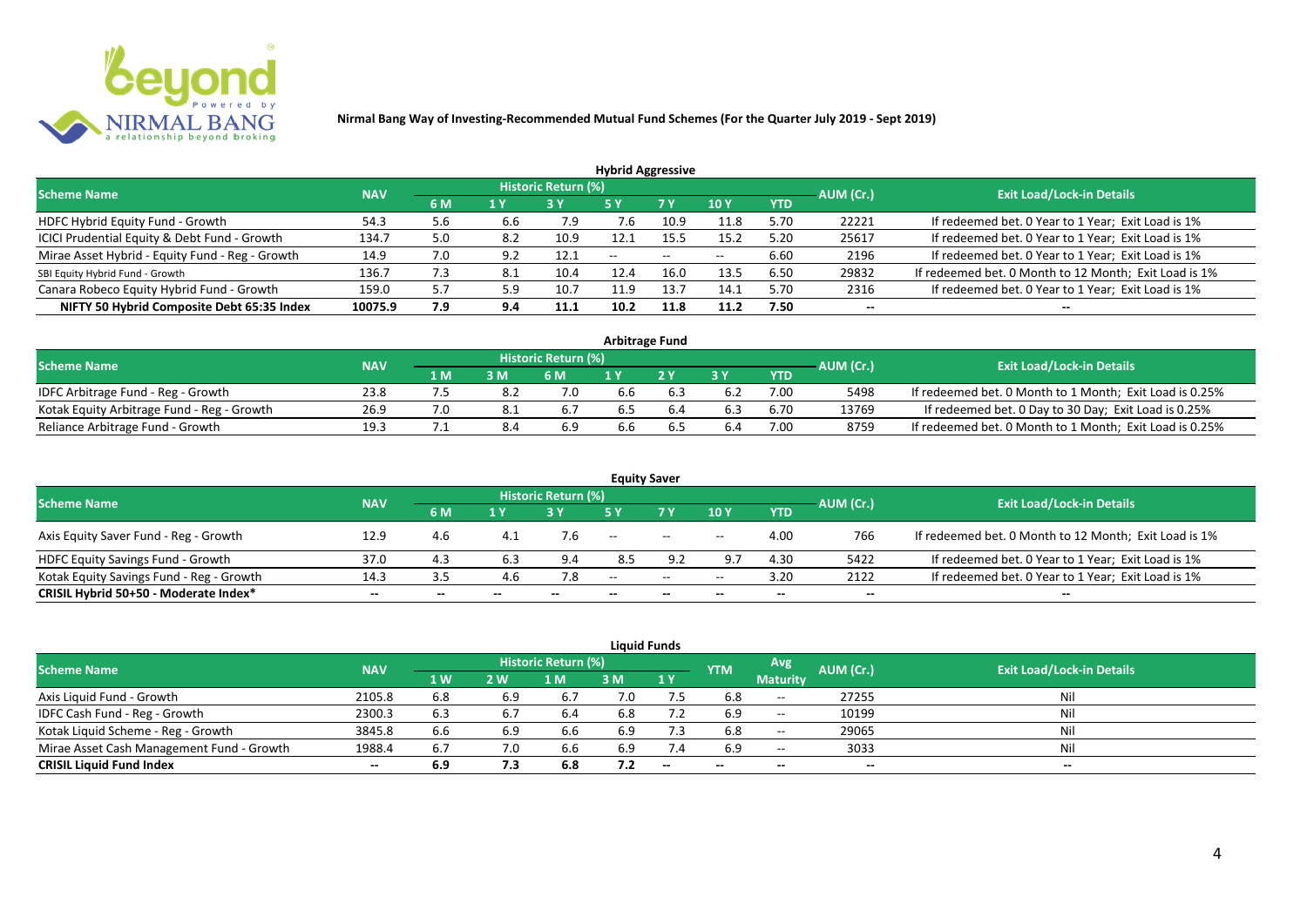

|                                               |            |      |     |                            | <b>Ultra Short Fund</b>  |        |            |                 |           |                                  |
|-----------------------------------------------|------------|------|-----|----------------------------|--------------------------|--------|------------|-----------------|-----------|----------------------------------|
| <b>Scheme Name</b>                            | <b>NAV</b> |      |     | <b>Historic Return (%)</b> |                          |        | <b>YTM</b> | Avg             | AUM (Cr.) | <b>Exit Load/Lock-in Details</b> |
|                                               |            | 1 M  | 3 M | 6 M                        | 1 Y                      |        |            | <b>Maturity</b> |           |                                  |
| HDFC Ultra Short Term Fund - Reg - Growth     | 10.7       | 8.0  |     | 8.3                        | $\sim$                   | $\sim$ |            | 0.50            | 6847      | Nil                              |
| IDFC Ultra Short Term Fund - Reg - Growth     | 10.8       | -8.2 | 8.1 | 8.4                        | $\overline{\phantom{a}}$ | $- -$  |            | $-$             | 2858      | Nil                              |
| SBI Magnum Ultra Short Duration Fund - Growth | 4236.1     | 8.2  | 7.8 |                            | 8.3                      |        |            | $- -$           | 7858      | Nil                              |
| <b>NIFTY Ultra Short Duration Debt Index</b>  | 3868.6     | 8.0  | 7.9 | 8.2                        | 8.4                      | 7.6    | --         | $-$             | $- -$     | $- -$                            |

| <b>Money Market Fund</b>                                   |            |     |     |                            |       |                          |            |                          |           |                                  |  |  |  |  |
|------------------------------------------------------------|------------|-----|-----|----------------------------|-------|--------------------------|------------|--------------------------|-----------|----------------------------------|--|--|--|--|
| <b>Scheme Name</b>                                         | <b>NAV</b> |     |     | <b>Historic Return (%)</b> |       |                          | <b>YTM</b> | <b>Avg</b>               | AUM (Cr.) | <b>Exit Load/Lock-in Details</b> |  |  |  |  |
|                                                            |            | 1 M | 3 M | 6 M                        | 1 Y   | 3Y                       |            | <b>Maturity</b>          |           |                                  |  |  |  |  |
| Aditya Birla Sun Life Money Manager Fund - Reg -<br>Growth | 256.1      | 8.9 | 8.3 | 8.5                        | 8.5   | 7.5                      | 7.2        | $\hspace{0.05cm}$        | 11329     | Nil                              |  |  |  |  |
| ICICI Prudential Money Market Fund - Reg - Growth          | 264.6      | 8.4 | 8.0 | 8.3                        | 8.2   | 7.4                      | 7.2        | $\overline{\phantom{a}}$ | 8776      | Nil                              |  |  |  |  |
| Reliance Money Market Fund - Growth                        | 2888.3     | 8.4 | 8.2 | 8.5                        | 8.5   | 7.5                      |            | $\hspace{0.05cm}$        | 3277      | Nil                              |  |  |  |  |
| UTI Money Market Fund - Reg - Growth                       | 2147.0     | 8.6 | 8.1 | 8.5                        | 8.5   | 7.4                      | 7.3        | 0.69                     | 5786      | Nil                              |  |  |  |  |
| <b>CRISIL Liquid Fund Index</b>                            | $- -$      | 6.8 | 7.2 | $- -$                      | $- -$ | $\overline{\phantom{a}}$ |            | $\overline{\phantom{a}}$ |           | $- -$                            |  |  |  |  |

| <b>Short Term Fund</b>                          |            |      |                |                            |     |     |            |                          |           |                                  |  |  |  |  |
|-------------------------------------------------|------------|------|----------------|----------------------------|-----|-----|------------|--------------------------|-----------|----------------------------------|--|--|--|--|
| <b>Scheme Name</b>                              | <b>NAV</b> |      |                | <b>Historic Return (%)</b> |     |     | <b>YTM</b> | Avg                      | AUM (Cr.) | <b>Exit Load/Lock-in Details</b> |  |  |  |  |
|                                                 |            | 1 M  | 3 <sub>M</sub> | 6 M                        |     | 3Y  |            | <b>Maturity</b>          |           |                                  |  |  |  |  |
| HDFC Short Term Debt Fund - Growth              | 21.2       | 13.8 | 10.0           | 9.6                        | 9.2 | 7.8 | 8.0        | 2.32                     | 7992      | Nil                              |  |  |  |  |
| IDFC Bond Fund - Short Term Plan - Reg - Growth | 39.0       | 12.4 | ດ ສ            | 10.0                       | 9.5 |     |            | $\overline{\phantom{a}}$ | 8021      | Nil                              |  |  |  |  |
| Kotak Bond Short Term Plan - Reg - Growth       | 35.8       | 15.6 | 11.0           | 10.5                       | 9.5 |     | 8.0        | $- -$                    | 9143      | Nil                              |  |  |  |  |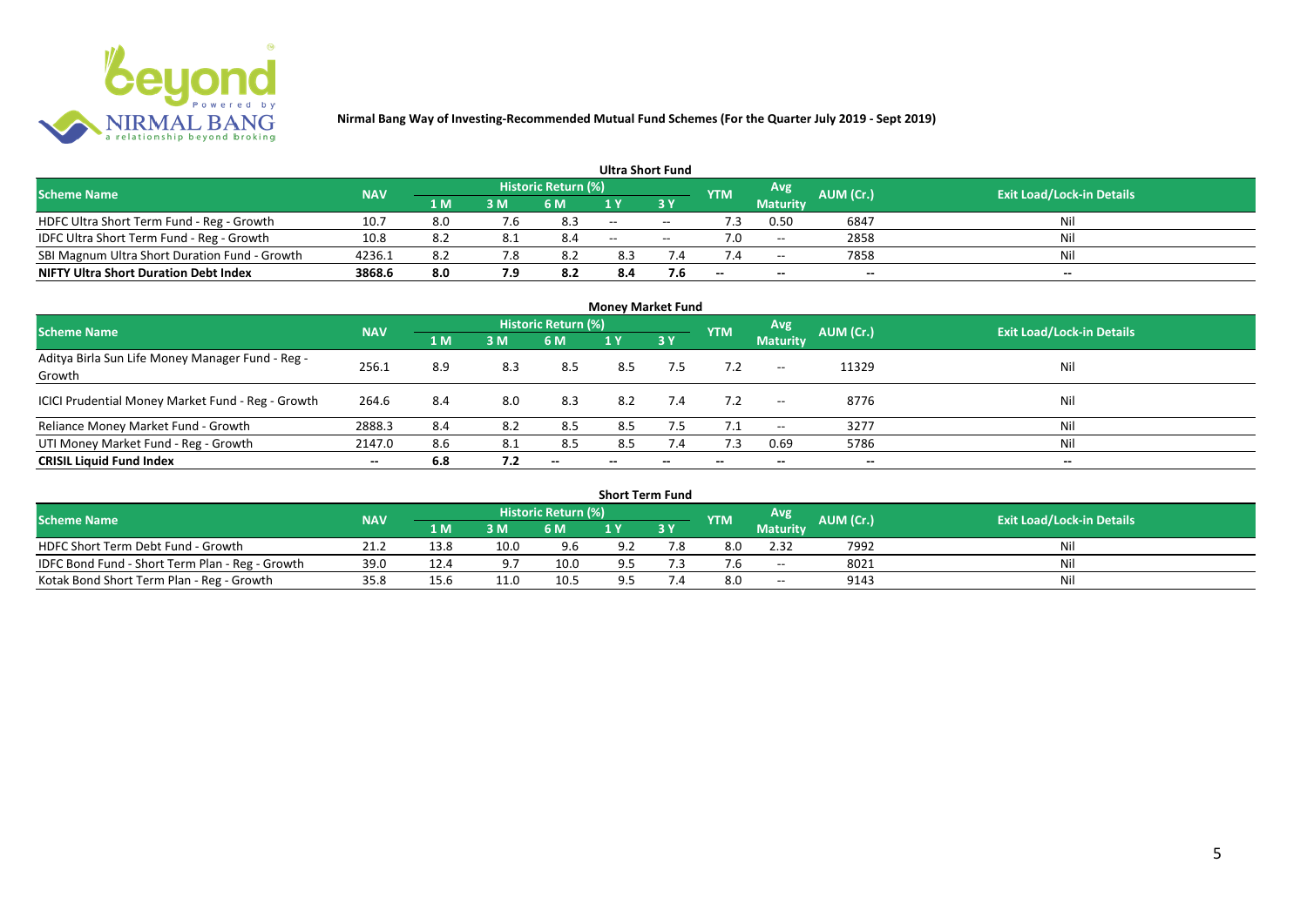

| <b>Low Duration Fund</b>                  |            |     |     |                            |     |      |            |                 |                  |                                  |  |  |  |  |
|-------------------------------------------|------------|-----|-----|----------------------------|-----|------|------------|-----------------|------------------|----------------------------------|--|--|--|--|
| <b>Scheme Name</b>                        | <b>NAV</b> |     |     | <b>Historic Return (%)</b> |     |      | <b>YTM</b> | Avg             | <b>AUM (Cr.)</b> | <b>Exit Load/Lock-in Details</b> |  |  |  |  |
|                                           |            | 1 M | 3 M | 6 M                        | 1 Y |      |            | <b>Maturity</b> |                  |                                  |  |  |  |  |
| <b>HDFC Low Duration Fund - Growth</b>    | 40.0       | 8.9 | 8.0 |                            | 7.9 |      |            | 0.87            | 15150            | Nil                              |  |  |  |  |
| Canara Robeco Savings Fund - Reg - Growth | 29.9       | 9.0 |     | 8.4                        | 8.1 |      |            | 0.83            | 1060             | Nil                              |  |  |  |  |
| IDFC Low Duration Fund - Reg - Growth     | 27.1       | 8.9 | 8.3 | 8.b                        | 8.4 | ס. י |            | $- -$           | 3890             | Nil                              |  |  |  |  |

| <b>Banking &amp; PSU Bond Funds</b>            |                                                                                                                                                    |      |      |      |      |    |     |                 |      |    |  |  |  |  |  |
|------------------------------------------------|----------------------------------------------------------------------------------------------------------------------------------------------------|------|------|------|------|----|-----|-----------------|------|----|--|--|--|--|--|
|                                                | <b>Historic Return (%)</b><br><b>Avg</b><br><b>AUM (Cr.)</b><br><b>Exit Load/Lock-in Details</b><br><b>NAV</b><br><b>Scheme Name</b><br><b>YTM</b> |      |      |      |      |    |     |                 |      |    |  |  |  |  |  |
|                                                |                                                                                                                                                    | 1 M  | 3 M  | 6 M  |      | 3Y |     | <b>Maturity</b> |      |    |  |  |  |  |  |
| HDFC Banking and PSU Debt Fund - Reg - Growth  | 15.5                                                                                                                                               |      | 11.0 | 10.4 | 9.9  |    | 8.4 | 2.84            | 3187 | Ni |  |  |  |  |  |
| Kotak Banking and PSU Debt Fund - Reg - Growth | 43.9                                                                                                                                               |      | L5., | 12.9 | 11.1 |    | 7 Q | $ -$            | 1790 | Ni |  |  |  |  |  |
| IDFC Banking & PSU Debt Fund - Reg - Growth    | 16.5                                                                                                                                               | 17.3 | 12.0 | 12.3 | 11.4 |    |     | $- -$           | 6718 | Ni |  |  |  |  |  |

| <b>Corporate Bond Funds</b>                                                                                                   |        |                |                |      |      |           |     |                          |       |     |  |  |  |  |
|-------------------------------------------------------------------------------------------------------------------------------|--------|----------------|----------------|------|------|-----------|-----|--------------------------|-------|-----|--|--|--|--|
| Historic Return (%)<br>Avg<br>AUM (Cr.)<br><b>Exit Load/Lock-in Details</b><br><b>Scheme Name</b><br><b>NAV</b><br><b>YTM</b> |        |                |                |      |      |           |     |                          |       |     |  |  |  |  |
|                                                                                                                               |        | 1 <sub>M</sub> | 3 <sub>M</sub> | 6 M  |      | <b>3Y</b> |     | <b>Maturity</b>          |       |     |  |  |  |  |
| ICICI Prudential Corporate Bond Fund - Reg - Growth                                                                           | 19.6   | 14.1           | 10.7           | 10.6 | 9.3  |           | 7.9 | $\overline{\phantom{a}}$ | 7143  | Nil |  |  |  |  |
| HDFC Corporate Bond Fund - Growth                                                                                             | 21.5   | 20.2           | 13.9           | 12.6 | 10.9 | 8.3       | 7.9 | 4.21                     | 12258 | Nil |  |  |  |  |
| Kotak Corporate Bond Fund - Std - Growth                                                                                      | 2535.8 | 11.1           | 97             | 9.8  | 9.2  | 8.1       | 7.9 | $\sim$                   | 2149  | Nil |  |  |  |  |